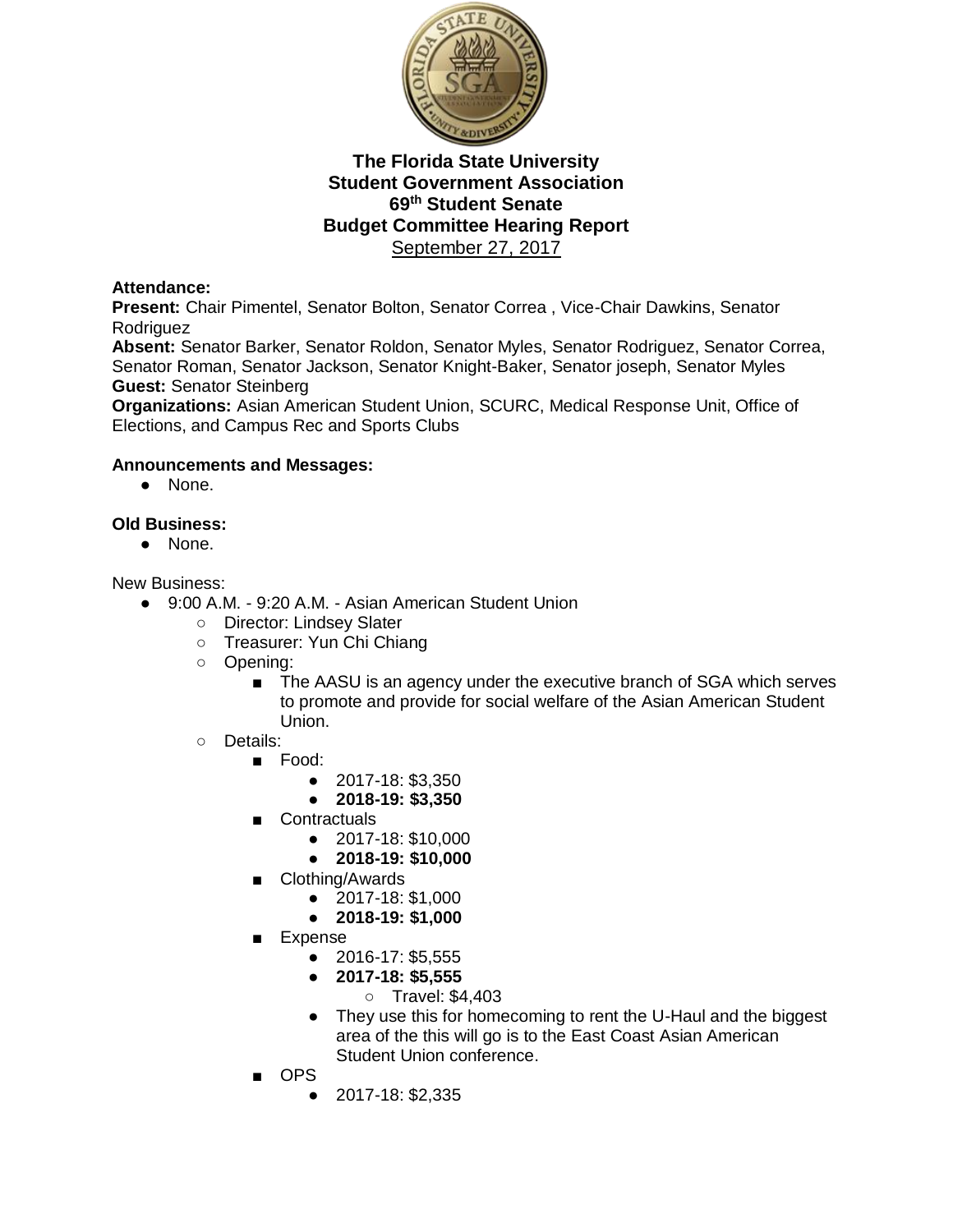

- **2018-19: \$2,335**
- Total Budget Request:
	- 2017-18: \$22,595
	- **2018-19: \$22,595**
- Questions:
	- Senator Bolton asked are t-shirts available to all students?
		- Yes
			- How many students get sponsored for the conference?
				- FSU paid for nine,
	- Senator Dawkins asked why they requested the exact same amount of money from the previous year?
		- They decided that it was a safe bet to ask for the same because they did not want to get cut.
	- Senator Bolton did they have any budgeting problems in the year?
		- Their keynote speaker could not come because they were not in their budget
- Closing:
	- None.
- 11:20 A.M. 11:40 A.M. SCURC
	- Director: Kirsten Christensen
	- Treasurer: Julia Gorday
	- Opening:
		- The Student Council for Undergraduate Research and Creativity
		- Treasurer could not be present because of no overlapping availability.
	- Details:
		- SCURC supports undergraduate research and creative projects to prepare student for graduate school.
		- Research I Institution
		- Top 6 university for undergraduate research excellence (Council on Undergraduate Research, 2015)
		- 25% of FSU undergraduates engaged in research outside classroom (2013 report)
		- "But I Don't Do Research"
			- University Impact
			- Overall academic excellence & recruiting top students
			- Funding
			- ...Considering starting now!
			- Univeristy Impact
				- Subjective measure of 1-5, asked of peer academic institutions
				- "Assessment of Excellence" aka Undergraduate Academic Reputation, has the largest impact at 22.5% of the total measure
		- Methods of Impact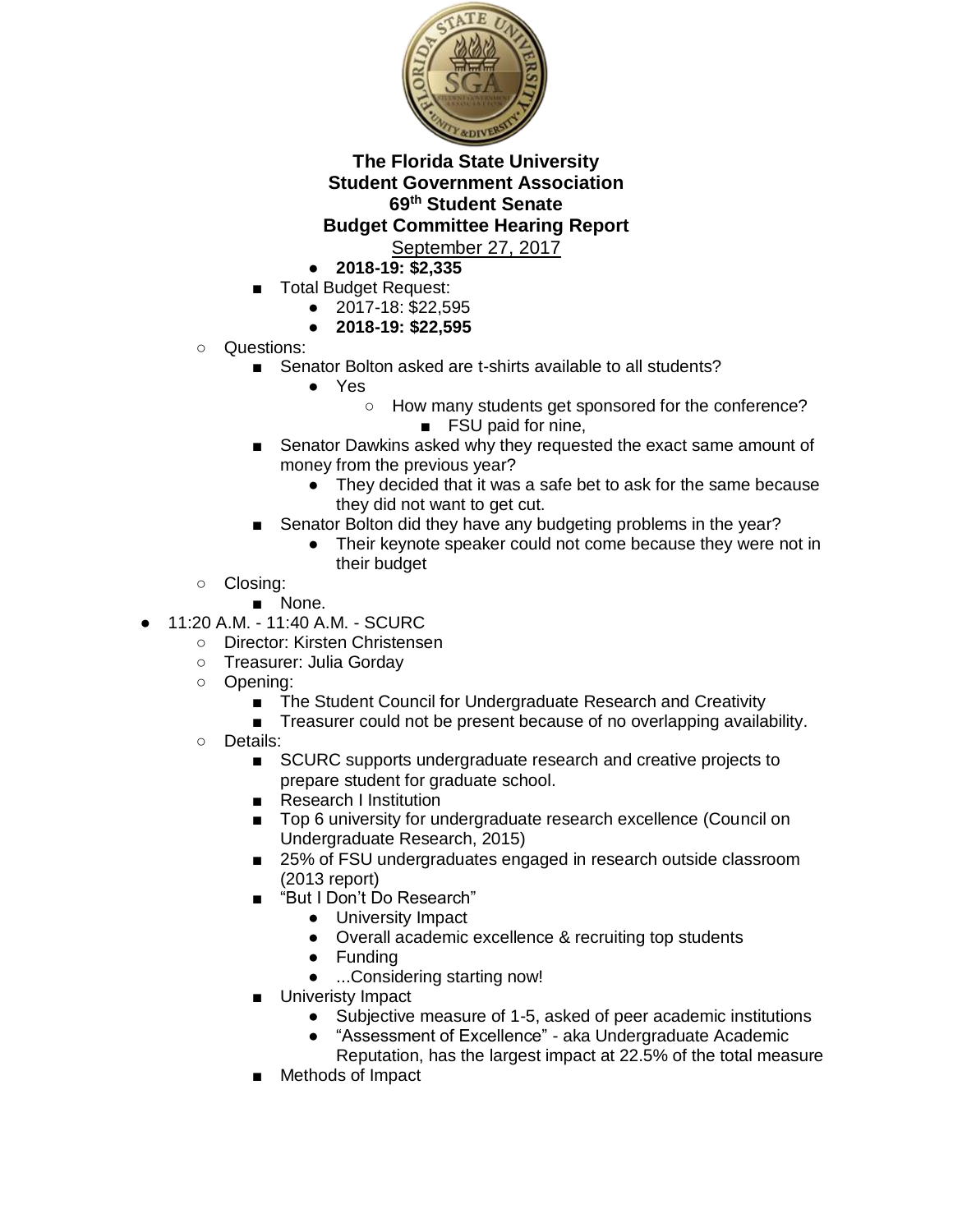

September 27, 2017

- *Travel Grants* Funding to offset costs for undergraduate students to present at academic conferences
- *Publication -* Annual publication of Florida State University's peerreviewed undergraduate research journal, the OWL, and newsletter
- *Research Presentations and Events* Opportunities for students to share their original research and creative work with peers
- *Peer Advising and Workshops -* Discipline specific individual meetings and workshops to introduce students to undergraduate research and guide them into getting involved
- Travel Grants
	- Over 100 all time travel grant applications
	- 27 applications last fiscal year
	- Other sources of fundings are limited
		- College of Arts and Sciences
			- Limited funding in recent years; not available to all students
			- Honors and Honors in the Major
				- Available only to Honors and Honors in the Major **Students**
	- Total requested was \$15,120.80
- Publication
	- Editorial board comprised of 7 undergraduate students
	- 8 editions over 7 years
	- **Research Presentations**
- Peer Advising
	- Present at LLC, FiG Groups and UROP classes
- OPS Wages \$729
	- 3 hours per week, \$8.10
- Expense \$16500
	- \$6,000 for publication
		- Costs \$6000-7000 for full printing, they printed \$3,000 worth last year.
	- 10,000 for Undergraduate Travel Grants
	- \$500 for Promotional items
		- Maximum allowed grant is \$500
- Food \$600
	- \$600 to provide food at our events
- **The 2018 total request is \$17,829.0**
- The biggest things are their Travel Grants and OWL.
- Questions:
	- Senator Bolton asked if they used student publications?
		- They use it for color printing and to help create flyer designs.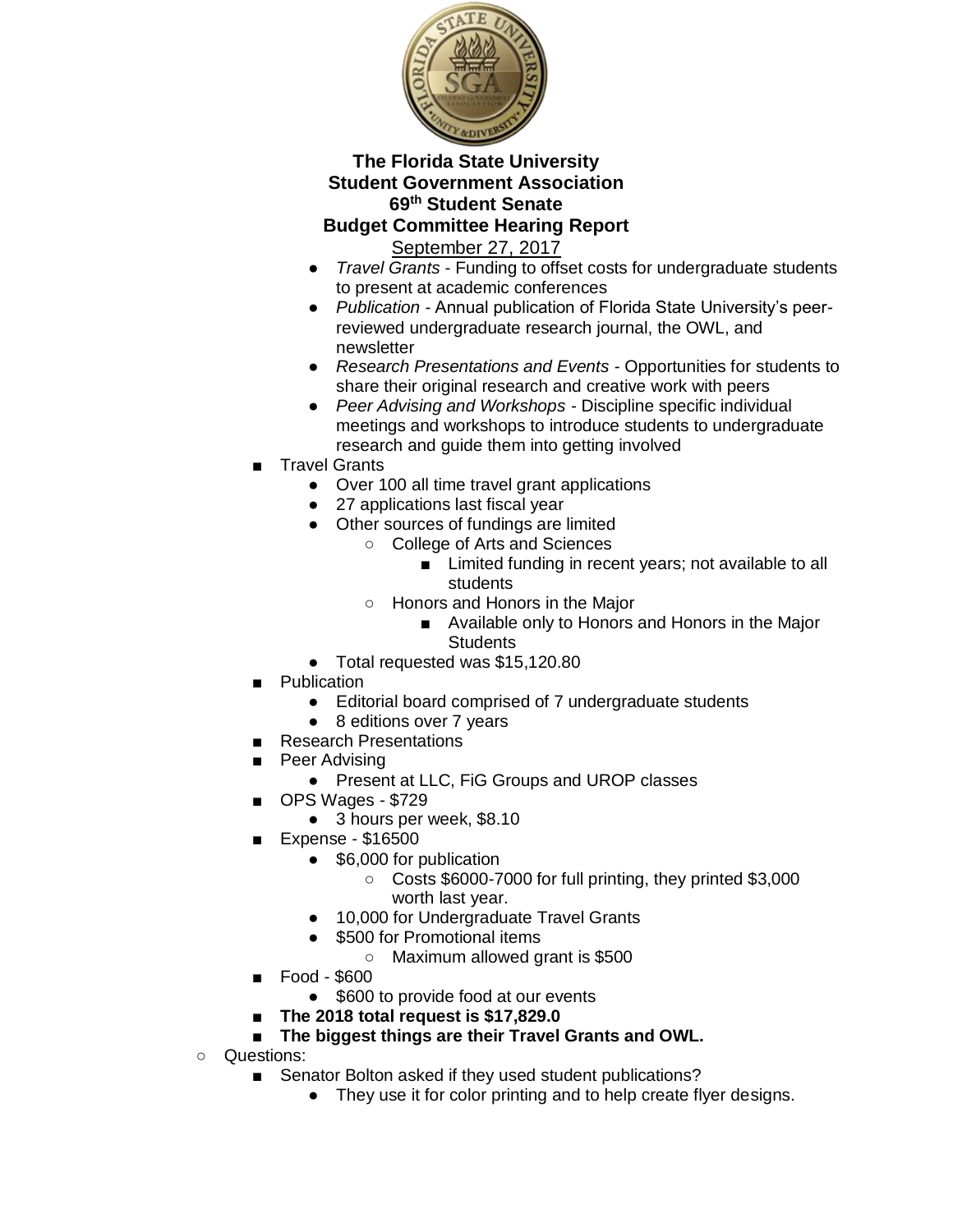

September 27, 2017

- Who do they ask to print the OWL?
	- Gambies printing
- Senator Rodriguez asked to receive expense reports?
	- They will be sending it to us.
- Closing:
	- None.
- 11:40 A.M. 12:00 P.M. Medical Response Unit
	- Speakers: Elizabeth Ruta(Director) and Julian Feliu (Treasurer)
	- Organization comprised of 100 students
	- 8am-8pm shifts M-F
	- Provide medical support for RSOs and other campus events
	- Budget Requested
		- Total: \$41, 446.40
			- Expenses: \$33,844
			- OPS: \$5702.40
			- Clothing & Awards: \$1,500
			- Food: \$400
		- Expenses breakdown: \$33,844
			- New cart \$17,000
			- EMS foundation annual membership \$25
			- New equipment/supplies \$8,625
			- Response bag \$3,569.4
				- $\circ$  [Each bag \$997.16 x 7 = \$6980.12 price of additional supplies included in new equipment section]
			- car and maintenance \$210
			- travel expense \$4415
		- clothing and awards \$15 per shirt (100 shirts)
	- how do we impact the student body?
		- 60 hrs of volunteering from students in the program
		- offer roles of advancement
		- bridge programs
		- much more
		- free service on campus
		- 200+ this last year
		- 149 events (DM had 80 patients)
		- since the start of fall 2017: 30 calls
		- save students a quarter of a million dollars
	- questions:
		- senator Bolton: "would you consider doing shirts instead of polos to cut the cost from \$!500 to 500? "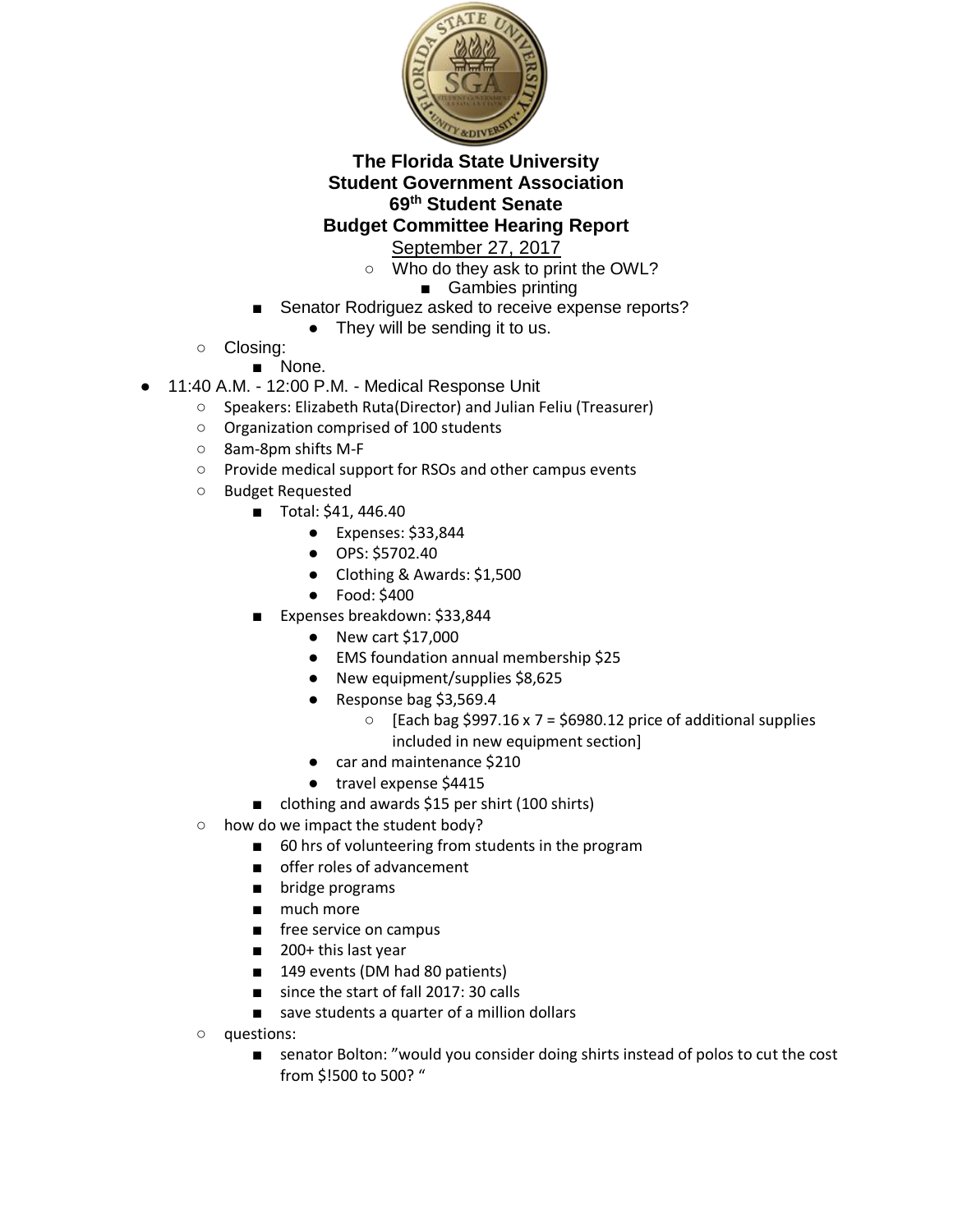

- response: we aim to keep the more professional look considering we are treating people and their lives are in our hands.
- Senator Rodriguez:" so at DM is there an ambulance or is it only MRU?"
	- Response: no only MRU. Leon county will only come for a major emergency and we will make that decision for them to come."
- Senator Rodriguez: "Can you provide the quote for the repairs of the cart?"
	- Response: "no because the maintenance is done via FSU PD"
- Senator Bolton:" do you transport to the hospital?"
	- Response: no do not but do transport to DUHS"
- 12:40 P.M. 1:00 P.M. Office of Elections *Heard Thursday (Sept. 28, 2017)*
- 1:00 P.M. 2:00 P.M. Campus Rec and Sports Clubs
	- Overview of Participation & Services
		- 27,722 student visitors
		- 929,987 total visits
		- 3124 hours of group fitness
		- 12,099 unique participants in IM & Sports Club
		- 451, 476 total participants in IM sports
		- 6,171 IM sports scheduled
		- 11,466 Rez visitors & OP
		- 28,533 total visits to the FSU Reservation Waterfront Park
		- 25 year old Leach
		- 75% of student participated in general
		- 730 students employed
		- 1,581,118
	- **2018/2019 BUDGET REQUEST**
		- **Salaries - \$1,976,000**
		- **Fitness facilities and programs \$2,088,000**
			- OPS Wages \$780,000
			- Expense \$1,308,000
		- **Intramural Sports & Sport facilities \$977,000**
			- OPS Wages \$377,000
			- Expense \$600,000
		- **Outdoor Adventures \$425,000**
			- OPS Wages \$303,000
			- Expense \$122,000
		- **Support Services \$180,000**
			- 45 salaries employees (only 28 fully funded & 10 partially funded; other employees get funded by profit from rentals)
			- OPS Wages \$40,000
			- Expense \$140,000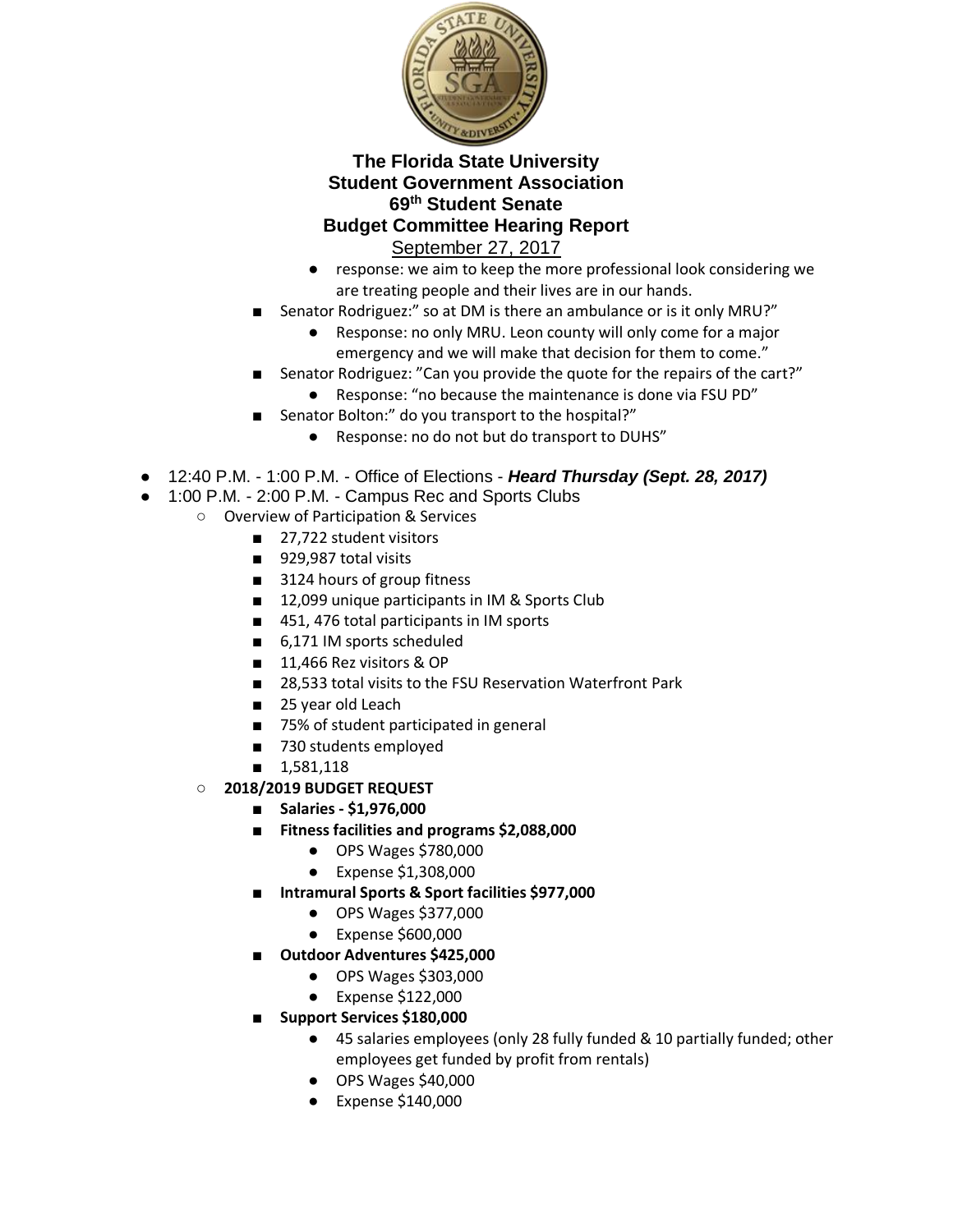

# ■ **TOTAL \$5,646,000**

- Possible restoration of these cuts from 2017
	- Reduction in late night hrs at leach Center
	- An elimination of weekend hrs and reduction of summer hours at FMC
	- 25% reduction in free group fitness class offerings per week
	- reduction in free personal training services available to students
	- reduction in league spaces for teams in the 6 major intraumurals sport of flag football, volleyball, kickball, rec soccer, basketball, and softball
	- a reduction in summer hrs at main campus fields & westside courts
	- limiting the FSU Rez to operating on 4 days per week in fall and spring semesters (TH-Sun noon -7pm) >>> if budget approved (
	- a reduction in the operational hours of the climbing wall at the FSU Reservation
	- the elimination of the outdoor adventure equipment rental programs
- Further cuts in 2018, Pending Allocation
	- The conversion of workout & bath towel service to paid by semester service \$33,000/yr
	- Reductions is ability to acquire new fitness equipment to replacing aging pieces
	- Further reductions in league spaces for teams in various intramural sports
	- Reduction in evening operating hours at the Main Campus Fields & Westside courts
	- Elimination of intramural sports in the summer terms
- QUESTIONS
- Chair Pimentel: If we are not able to fulfill your budget request from 2016-2017 but higher than 2017-2018, what would be an ideal middle ground?
- Chair Pimentel: Are there senators present at your budget process meetings?
	- No, but we are interested and would welcome them.
	- Key ways we make money:
		- Facility rentals (i.e. tully, fields)
		- Memberships for faculty and staff
		- Fitness programming
		- Rez retreat centers
		- Aquatic Program
	- We do not look into making money from students.
- Senator Bolton: Is there any way we can sing a record of your profit and losses?
- Senator Jackson: How are you determining bringing back programs that you cut? What is the protocol?